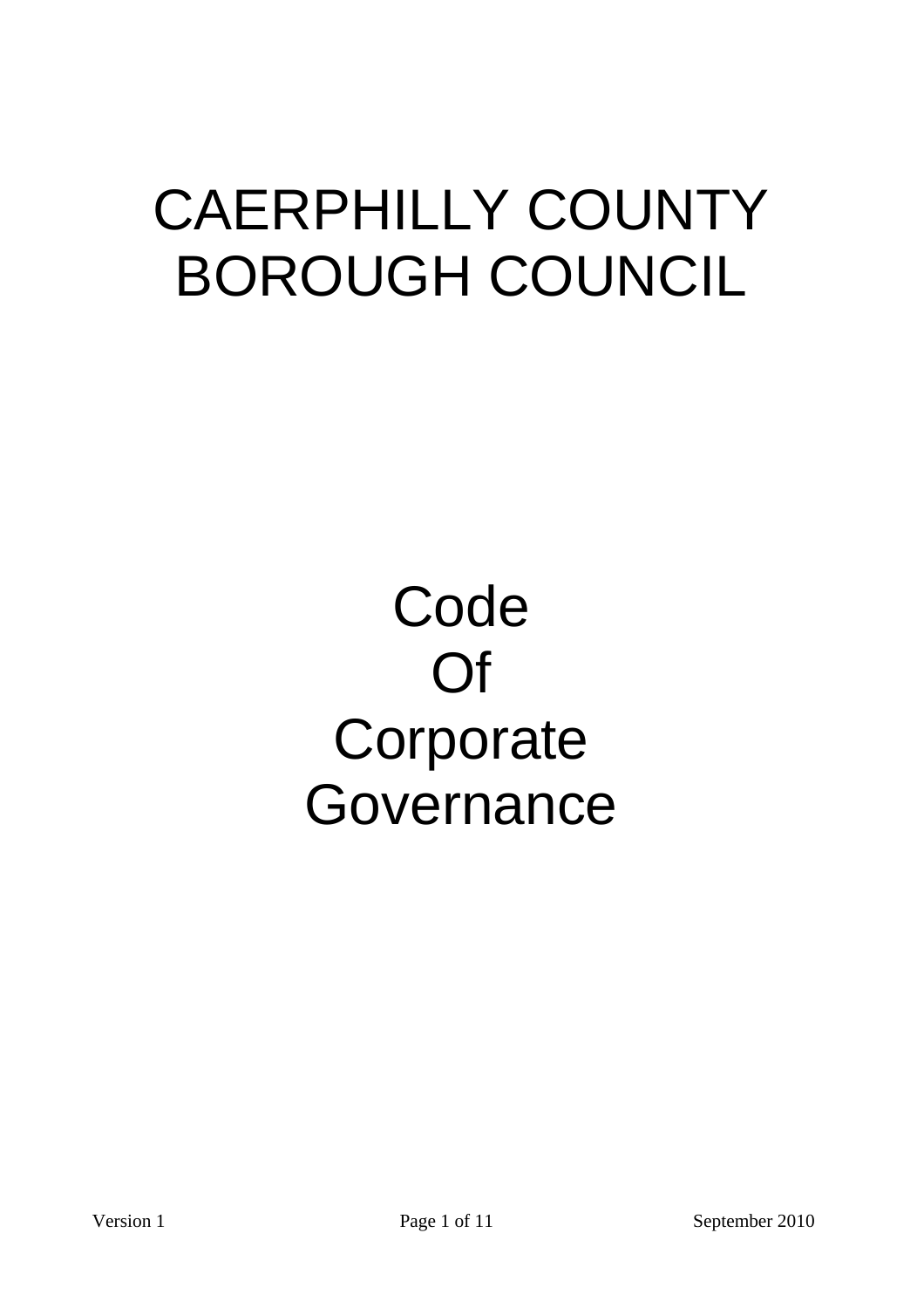# **CONTENTS**

- 1. Introduction
- 2. Fundamental Principles
- 3. Review of Arrangements
- 4. Annual Governance Statement
- 5. Directorate Assurance Statements
- Appendix 1 Directorate Statement of Assurance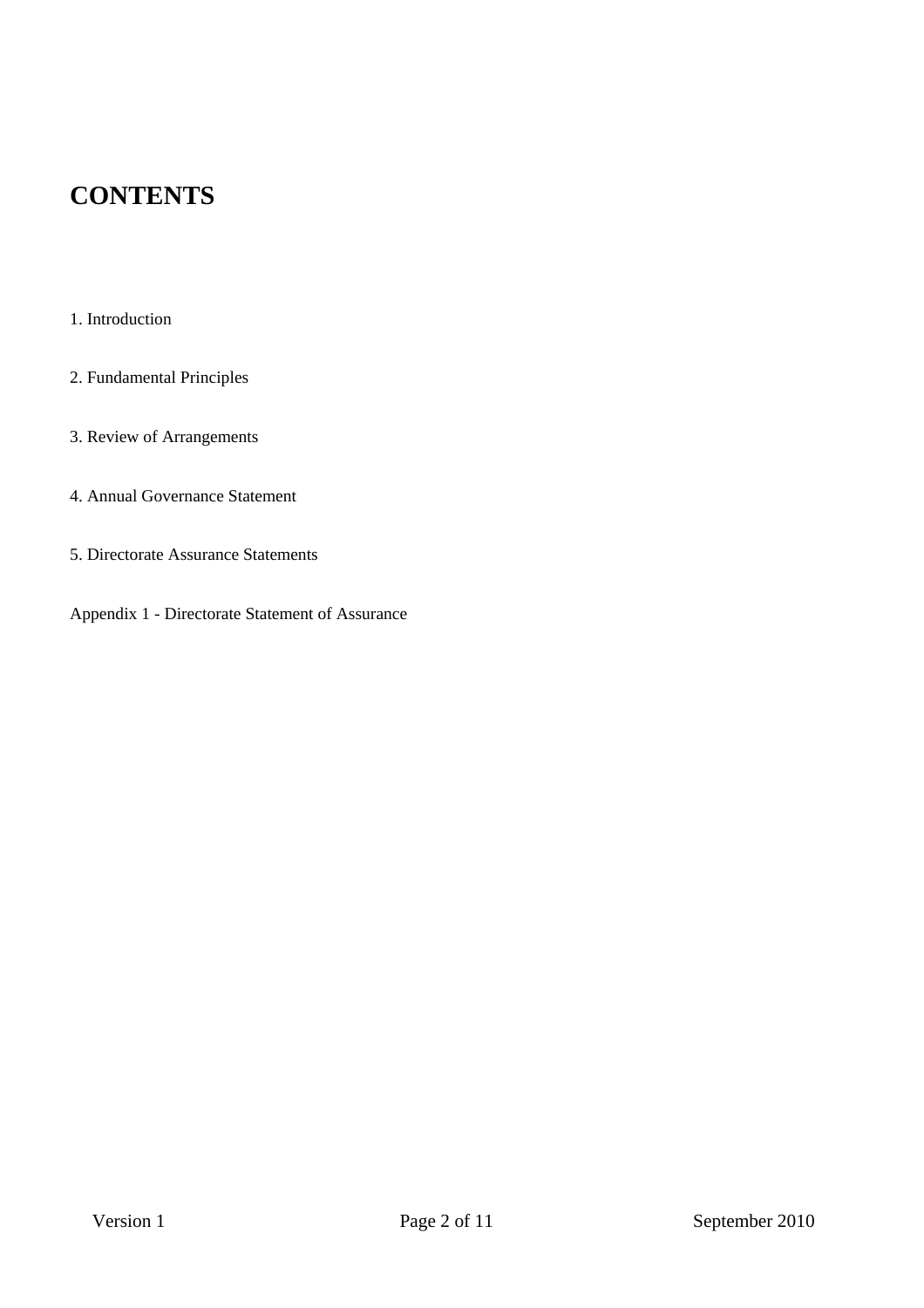## **1. INTRODUCTION**

- 1.1 The term Corporate Governance refers to the 'systems by which the Council directs and controls its functions and relates to the community it serves'. It is therefore the framework of the policies, systems, procedures and structures that together determine and control the way in which the Council manages its business, determines its strategies and objectives and sets about delivering its services to meet those objectives.
- 1.2 The basic principles of good governance as set out in this Code require the Council to carry out its functions in a way that is completely open and inclusive of all sectors of the community; demonstrates the utmost integrity in all its dealings and is fully accountable to the public it serves. Caerphilly County Borough Council fully supports these principles and this Code confirms the Councils commitment to these principles.
- 1.3 In 2007 CIPFA and SOLACE issued a framework document and supporting guidance entitled "Delivering Good Governance in Local Government" under which the Council is urged to:

• develop and maintain a local code of governance consistent with the core principles set out in the framework, including arrangements for ensuring its ongoing application and effectiveness;

• review its existing governance arrangements against this framework;

• prepare a governance statement in order to report publicly on the extent to which the Council complies with its own code on an annual basis including how it has monitored the effectiveness of its governance arrangements in the year, and on any planned changes in the coming period.

1.5 This local Code of Corporate Governance has been produced to show how Caerphilly County Borough Council will implement the core principles and detailed provisions of the new CIPFA SOLACE Framework and therefore ensure full compliance with it.

## **2. FUNDAMENTAL PRINCIPLES**

2.1 The following six fundamental principles are taken from the Good Governance Standard developed by the Independent Commission on Good Governance in Public Services with support from OPM and CIPFA and have been adapted for local government purposes. Good governance means:

**Focusing on the purpose of the authority and on outcomes for the community and creating and implementing a vision for the local area.** 

**Members and officers working together to achieve a common purpose with clearly defined functions and roles** 

**Promoting values for the authority and demonstrating the values of good governance through upholding high standards of conduct and behaviour** 

**Taking informed and transparent decisions which are subject to effective scrutiny and managing risk** 

**Developing the capacity and capability of members and officers to be effective** 

**Engaging with local people and other stakeholders to ensure robust local public accountability** 

2.2 In order to support the six fundamental principles this code sets out the requirements identified as being key to delivering good governance along with a series of measures that Caerphilly County Borough Council sees as key measures to support and facilitate their delivery: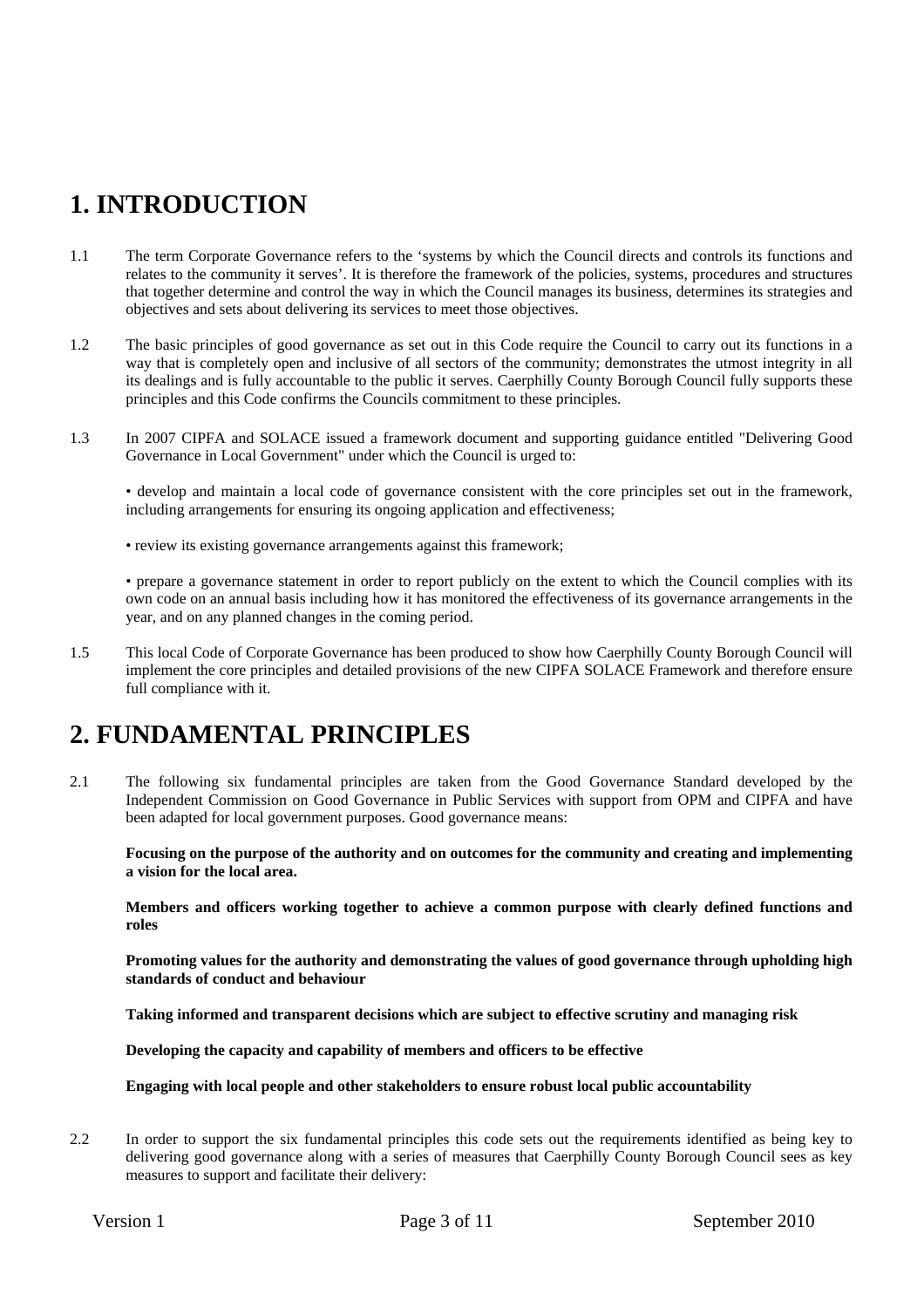**Fundamental principle 1 - Focusing on the purpose of the authority and on outcomes for the community and creating and implementing a vision for the local area.**

| <b>SUPPORTING REQUIREMENTS</b>                                 | <b>DELIVERABLE MEASURES</b>      |
|----------------------------------------------------------------|----------------------------------|
|                                                                |                                  |
| To develop and promote the authority's purpose and vision      | Corporate service planning       |
|                                                                | <b>Community Strategy</b>        |
|                                                                | <b>Improvement Plan</b>          |
|                                                                | Communication strategy           |
| To review on a regular basis the authority's vision for the    | Code of Corporate Governance     |
| local area and its implications for the authority's governance | Community strategy review        |
| arrangements                                                   |                                  |
| To ensure that partnerships are underpinned by a common        | Partnership protocol - COMPACT   |
| vision of their work that is understood and agreed by all      | Code of Corporate Governance     |
| partners                                                       |                                  |
| To publish an annual report on a timely basis to               | Annual financial statements      |
| communicate the authority's activities and achievements, its   | Improvement Plan review          |
| financial position and performance                             |                                  |
| To decide how the quality of service for users is to be        | Improvement plan                 |
| measured and make sure that the information needed to          | Medium term financial strategy   |
| review service quality effectively and regularly is available  | Resourcing plan                  |
| To put in place effective arrangements to identify and deal    | Complaints procedure             |
| with failure in service delivery                               | Performance management framework |
| To decide how value for money is to be measured and make       | Service improvement plans        |
| sure that the authority or partnership has the information     | <b>Financial statements</b>      |
| needed to review value for money and performance               | Effective scrutiny               |
| effectively. Measure the environmental impact of policies,     |                                  |
| plans and decisions                                            |                                  |

**Fundamental principle 2 - Members and officers working together to achieve a common purpose with clearly defined functions and roles** 

| <b>SUPPORTING REQUIREMENTS</b>                                                                                                                                                                                                                                                                                                                                          | <b>DELIVERABLE MEASURES</b>                                                                                                                              |
|-------------------------------------------------------------------------------------------------------------------------------------------------------------------------------------------------------------------------------------------------------------------------------------------------------------------------------------------------------------------------|----------------------------------------------------------------------------------------------------------------------------------------------------------|
| To set out a clear statement of the respective roles and<br>responsibilities of the executive and of the executive's<br>members individually and the authority's approach towards<br>putting this into practice<br>To set out a clear statement of the respective roles and<br>responsibilities of other authority members, members<br>generally and of senior officers | Constitution<br>Record of decisions and supporting materials                                                                                             |
| To determine a scheme of delegated and reserved powers<br>within the constitution, including a formal schedule of those<br>matters specifically reserved for collective decision of the<br>authority taking account of relevant legislation and ensure<br>that it is monitored and updated when required                                                                | Constitution                                                                                                                                             |
| To make the chief executive or equivalent responsible and<br>accountable to the authority for all aspects of operational<br>management                                                                                                                                                                                                                                  | Conditions of employment<br>Scheme of delegation<br><b>Statutory provisions</b><br>Job descriptions / specifications<br>Performance management framework |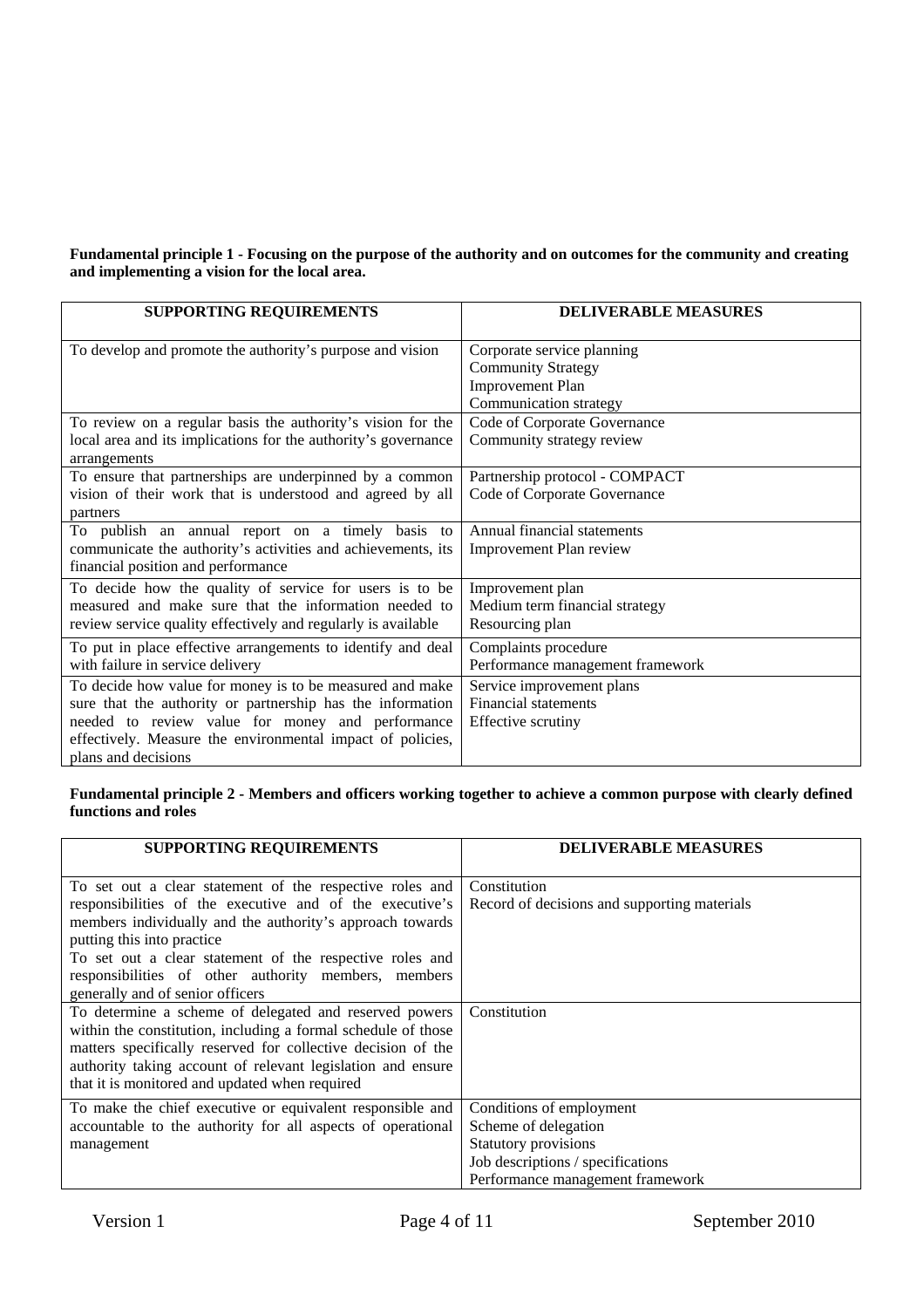| To develop protocols to ensure that the leader and chief<br>executive negotiate their respective roles early in the<br>relationship and that a shared understanding of roles and<br>objectives is maintained                                                                                                                                                                                                                                                                                                            |                                                                                                                                                                                                                                                                                                                                                                                                                                                                                                                          |
|-------------------------------------------------------------------------------------------------------------------------------------------------------------------------------------------------------------------------------------------------------------------------------------------------------------------------------------------------------------------------------------------------------------------------------------------------------------------------------------------------------------------------|--------------------------------------------------------------------------------------------------------------------------------------------------------------------------------------------------------------------------------------------------------------------------------------------------------------------------------------------------------------------------------------------------------------------------------------------------------------------------------------------------------------------------|
| To make a senior officer (usually the s151 officer)<br>responsible to the authority for ensuring that appropriate<br>advice is given on all financial matters, for keeping proper<br>financial records and accounts, and for maintaining an<br>effective system of internal financial control<br>To make a senior officer (usually the monitoring officer)<br>responsible to the authority for ensuring that agreed<br>procedures are followed and that all applicable statutes,                                        | Section 151 responsibilities<br>Statutory provision<br>Statutory reports<br><b>Budget documentation</b><br>Job description / specification<br>Monitoring officer provisions<br>Statutory provision<br>Job description / specification                                                                                                                                                                                                                                                                                    |
| regulations and other relevant statements of good practice are<br>complied with.<br>To develop protocols to ensure effective communication                                                                                                                                                                                                                                                                                                                                                                              | Members/ officers relations/ protocol                                                                                                                                                                                                                                                                                                                                                                                                                                                                                    |
| between councillors and officers in their respective roles                                                                                                                                                                                                                                                                                                                                                                                                                                                              | Protocol on elected members rights of access to information                                                                                                                                                                                                                                                                                                                                                                                                                                                              |
| To set out the terms and conditions for remuneration of<br>members and officers and an effective structure for managing<br>the process including an effective remuneration panel (if<br>applicable)                                                                                                                                                                                                                                                                                                                     | Pay and conditions policies and practices                                                                                                                                                                                                                                                                                                                                                                                                                                                                                |
| To ensure that effective mechanisms exist to monitor service<br>delivery                                                                                                                                                                                                                                                                                                                                                                                                                                                | Performance reporting<br>Budgetary monitoring<br>Complaints procedure<br>Customer feedback                                                                                                                                                                                                                                                                                                                                                                                                                               |
| To ensure that the organisation's vision, strategic plans,<br>priorities and targets are developed through robust<br>mechanisms, and in consultation with the local community<br>and other key stakeholders, and that they are clearly<br>articulated and disseminated                                                                                                                                                                                                                                                  |                                                                                                                                                                                                                                                                                                                                                                                                                                                                                                                          |
| When working in partnership, to ensure that;<br>clear<br>members are<br>about<br>their<br>roles<br>$\bullet$<br>and<br>responsibilities both individually and collectively in<br>relation to the partnership and to the authority<br>ensure that there is clarity about the legal status of<br>$\bullet$<br>the partnership<br>ensure that representatives of organisations both<br>understand and make clear to all other partners the<br>extent of their authority to bind their organisation<br>to partner decisions | Partnership protocols to include<br>A clear statement of the partnership principles and<br>objectives<br>Clarity of each partners role in the partnership<br>$\bullet$<br>Definition of roles of partnership board members<br>$\bullet$<br>Line management responsibilities for staff who<br>$\bullet$<br>support the partnership<br>A statement of funding sources for joint projects<br>and clear accountability for proper financial<br>administration<br>A protocol for dispute resolution within the<br>partnership |

**Fundamental principle 3 - Promoting values for the authority and demonstrating the values of good governance through upholding high standards of conduct and behaviour** 

| <b>SUPPORTING REQUIREMENTS</b>                                                                                                                                                                                                                                                                  | <b>DELIVERABLE MEASURES</b>                                                                                                                                  |
|-------------------------------------------------------------------------------------------------------------------------------------------------------------------------------------------------------------------------------------------------------------------------------------------------|--------------------------------------------------------------------------------------------------------------------------------------------------------------|
| To ensure that the authority's leadership sets a tone for the<br>organisation by creating a climate of openness, support $\&$<br>respect                                                                                                                                                        | Communication strategy<br>Management development group                                                                                                       |
| To ensure that standards of conduct and personal behaviour<br>expected of members and staff, of work between members<br>and staff and between the authority, its partners and the<br>community are defined and communicated through codes of<br>conduct and protocols.                          | Members/ officers code of conduct<br>Performance appraisal<br>Complaints procedure<br>Anti fraud and corruption policy<br>Member/ officer relations protocol |
| To put in place arrangements to ensure that members and<br>employees of the authority are not influenced by prejudice,<br>bias or conflicts of interest in dealing with different<br>stakeholders and put in place appropriate processes to ensure<br>that they continue to operate in practice | Standing orders<br>Codes of conduct<br>Financial regulations                                                                                                 |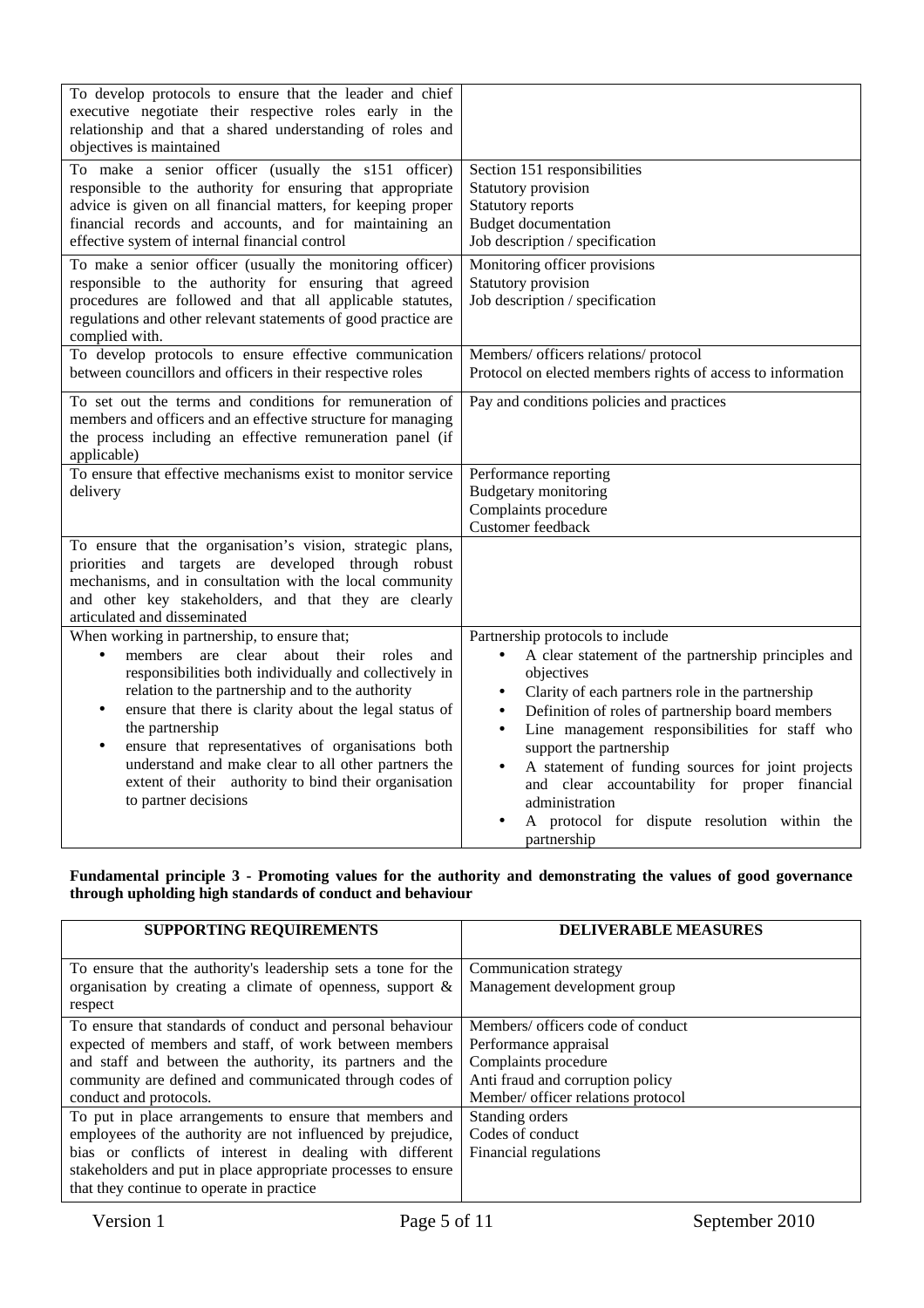| To develop and maintain shared values including leadership<br>values for both the Council and its staff reflecting public<br>expectations, and communicate these with members, staff,<br>the community & partners            | Codes of conduct<br>Improvement plan<br>Community strategy |
|------------------------------------------------------------------------------------------------------------------------------------------------------------------------------------------------------------------------------|------------------------------------------------------------|
| To put in place arrangements to ensure that systems and<br>processes are designed in conformity with appropriate ethical<br>standards, and monitor their continuing effectiveness in<br>practice                             | Codes of conduct<br>Internal audit arrangements            |
| To develop and maintain an effective standards committee                                                                                                                                                                     | Terms of reference                                         |
| To use the organisation's shared values to act as a guide for<br>decision making and as a basis for developing positive and<br>trusting relationships within the authority                                                   | Decision making practices                                  |
| In pursuing the vision of a partnership, agree a set of values<br>against which decision making and actions can be judged.<br>Such values must be demonstrated by partners' behaviour<br>both individually and collectively. | Protocols for partnership working - COMPACT                |

### **Fundamental principle 4 - Taking informed and transparent decisions which are subject to effective scrutiny and managing risk**

| <b>SUPPORTING REQUIREMENTS</b>                                                                                                                                                                                                                   | <b>DELIVERABLE MEASURES</b>                                                                   |
|--------------------------------------------------------------------------------------------------------------------------------------------------------------------------------------------------------------------------------------------------|-----------------------------------------------------------------------------------------------|
| To develop and maintain an effective scrutiny function which<br>encourages constructive challenge and enhances the<br>authority's performance overall and that of any organisation<br>for which it is responsible                                | Scrutiny is supported by robust evidence and data analysis<br>Member support and training     |
| To develop and maintain open and effective mechanisms for<br>documenting evidence for decisions and recording the<br>criteria, rationale and considerations on which decisions are<br>based                                                      | Decision making protocols, record of decisions<br>and<br>supporting materials                 |
| To put in place arrangements to safeguard members and<br>employees against conflicts of interest and put in place<br>appropriate processes to ensure that they continue to operate<br>in practice                                                | Members and officers code of conduct<br>Regular review processes                              |
| To develop and maintain an effective audit committee (or<br>equivalent) which is independent of the executive and<br>scrutiny functions or make other appropriate arrangements<br>for the discharge of the functions of such a committee         | Terms of reference<br>Membership selection<br>Training for committee members                  |
| To ensure that effective, transparent and accessible<br>arrangements are in place for dealing with complaints                                                                                                                                    | Complaints procedure                                                                          |
| To ensure that those making decisions whether for the<br>authority or the partnership are provided with information<br>that is fit for the purpose – relevant, timely and gives clear<br>explanations of technical issues and their implications | Members induction scheme<br>Training for committee chairs<br>Consultation process/ cmt review |
| To ensure that proper professional advice on matters that<br>have legal or financial implications is available and recorded<br>well in advance of decision making and used appropriately                                                         | Record of decision making and supporting materials<br><b>Consultation process</b>             |
| To ensure that risk management is embedded into the culture<br>of the authority, with members and managers at all levels<br>recognising that risk management is part of their job                                                                | Service improvement planning processes<br>Financial standards and regulations                 |
| To Ensure that effective arrangements for whistle blowing<br>are in place to which officers, staff and all those contracting<br>with or appointed by the authority have access                                                                   | Whistleblowing policy                                                                         |
| To actively recognise the limits of lawful activity placed on<br>them by, for example, the ultra vires doctrine but also strive<br>to utilise their powers to the full benefit of their communities                                              | Constitution<br>Monitoring officer provisions<br>Statutory provision                          |
| To recognise the limits of lawful action and observe both the<br>specific requirements of legislation and the general<br>responsibilities placed on authorities by public law                                                                    | Constitution<br>Monitoring officer provisions<br>Statutory provision                          |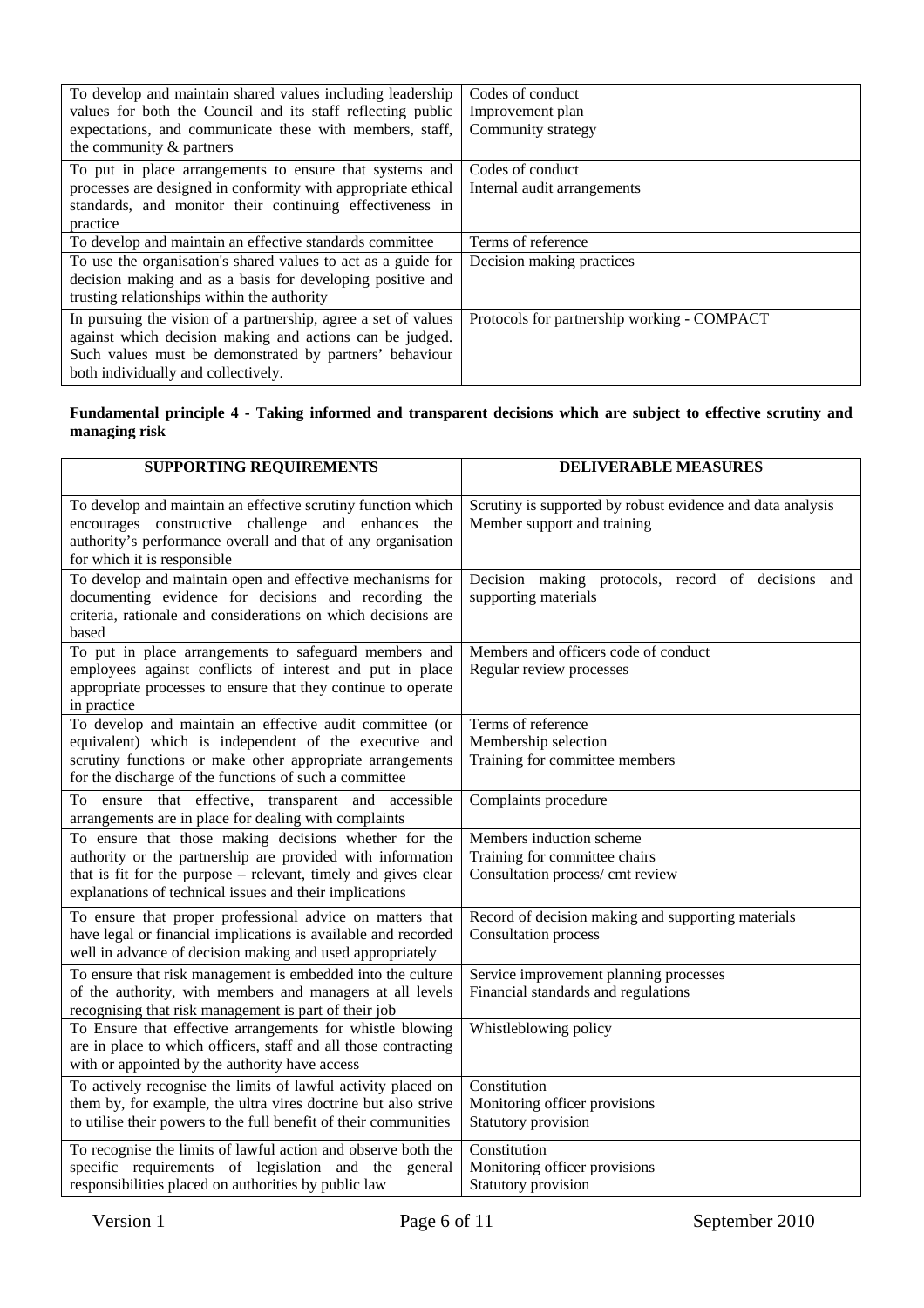To observe all specific legislative requirements placed upon the Council, as well as the requirements of general law, and in particular to integrate the key principles of administrative law – rationality, legality and natural justice into their procedures and decision making

Monitoring officer provisions Statutory provision Job description / specification

#### **Fundamental principle 5 - Developing the capacity and capability of members and officers to be effective**

| <b>SUPPORTING REQUIREMENTS</b>                                                                                                                                                                                                                          | <b>DELIVERABLE MEASURES</b>                                                                                                                                                                                                                                                                                         |
|---------------------------------------------------------------------------------------------------------------------------------------------------------------------------------------------------------------------------------------------------------|---------------------------------------------------------------------------------------------------------------------------------------------------------------------------------------------------------------------------------------------------------------------------------------------------------------------|
| To provide induction programmes tailored to individual<br>needs and opportunities for members and officers to update<br>their knowledge on a regular basis                                                                                              | Training and development plan<br>Induction programme<br>Update courses/information (policy watch)<br>Resource centre                                                                                                                                                                                                |
| To ensure that the statutory officers have the skills, resources<br>and support necessary to perform effectively in their roles<br>and that these roles are properly understood throughout the<br>authority                                             | Job description/ personal specifications<br>Membership of CMT<br>Professional qualifications                                                                                                                                                                                                                        |
| To assess the skills required by members and officers and<br>make a commitment to develop those skills to enable roles to<br>be carried out effectively                                                                                                 | Training and development plan                                                                                                                                                                                                                                                                                       |
| To develop members skills on a continuing basis to improve<br>performance, including the ability to scrutinise and challenge<br>and to recognise when outside expert advice is needed                                                                   | Training and development plan reflects requirements of a<br>modern councillor including,<br>Chairing skills,<br>The ability to scrutinise and challenge<br>The ability to recognise when outside advice is required<br>Advice on how to act as an ambassador for the community<br>Leadership and influencing skills |
| To ensure that effective arrangements are in place for<br>reviewing the performance of the executive as a whole and of<br>individual members and agreeing an action plan which might<br>for example aim to address any training or development<br>needs | Performance management framework<br>Training and development plan<br>Improvement plan                                                                                                                                                                                                                               |
| To ensure that effective arrangements are in place designed<br>to encourage individuals from all sections of the community<br>to engage with, contribute to and participate in the work of<br>the authority                                             | Community planning framework<br><b>Stakeholders forums</b><br><b>COMPACT</b> arrangements<br>Area forums roles and responsibilities<br>Residents panels<br>Viewpoint panels                                                                                                                                         |
| To ensure that career structures are in place for members and<br>officers to encourage participation and development                                                                                                                                    | Succession planning<br>Training and development plan<br>Resource plan                                                                                                                                                                                                                                               |

**Fundamental principle 6 - Engaging with local people and other stakeholders to ensure robust local public accountability** 

| <b>SUPPORTING REQUIREMENTS</b>                                                                                                                                     | <b>DELIVERABLE MEASURES</b> |
|--------------------------------------------------------------------------------------------------------------------------------------------------------------------|-----------------------------|
|                                                                                                                                                                    |                             |
| To make clear to the authority, all staff and the community,   Community strategy<br>to whom we are accountable and for what                                       |                             |
| To consider those institutional stakeholders to whom the<br>authority is accountable and assess the effectiveness of the<br>relationships and any changes required | View point panel            |
| To produce an annual report on scrutiny function activity                                                                                                          | Annual report               |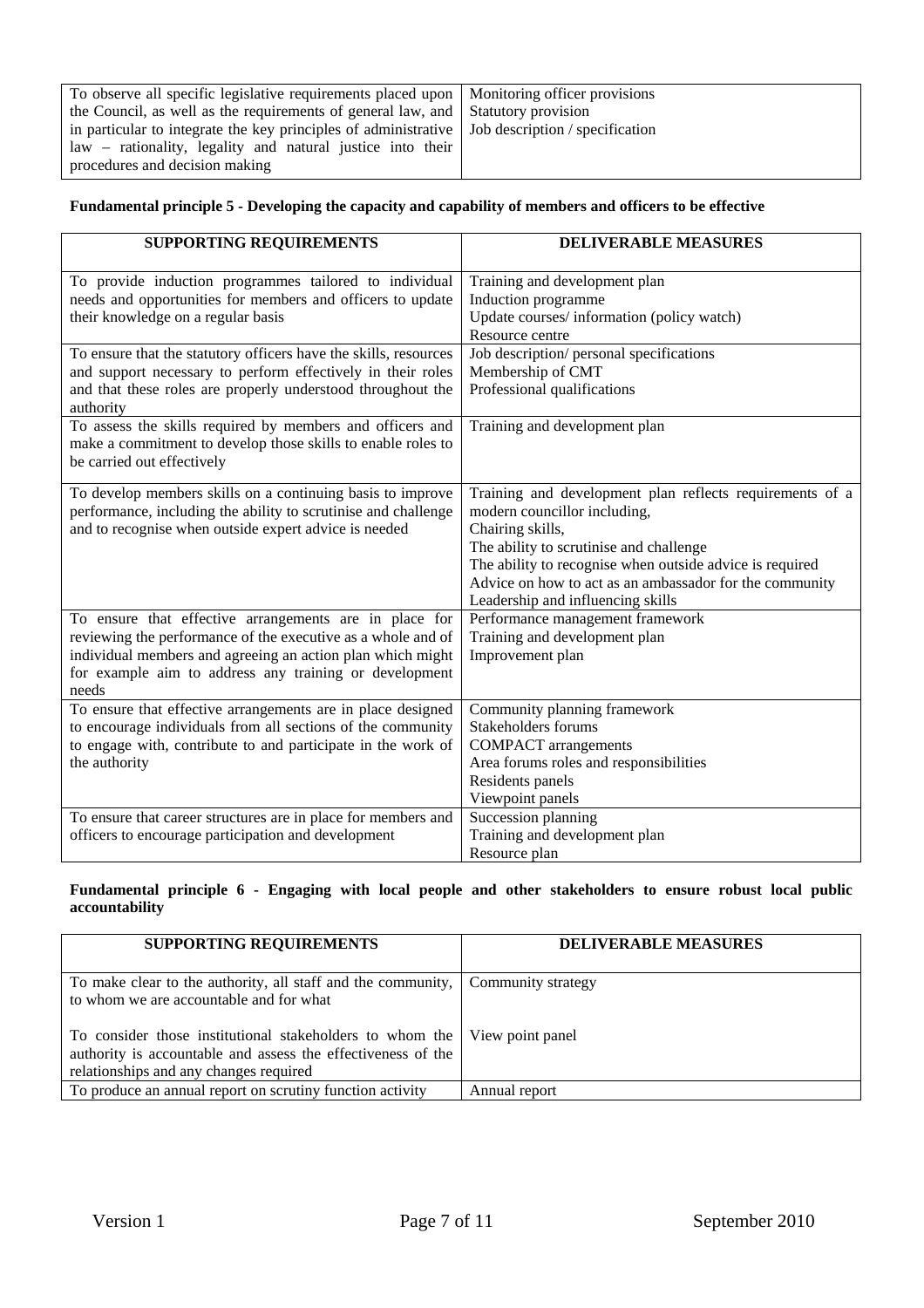| To ensure clear channels of communication are in place with<br>all sections of the community and other stakeholders and put<br>in place monitoring arrangements to ensure that they operate<br>effectively<br>To hold meetings in public unless there are good reasons for<br>confidentiality<br>To ensure that arrangements are in place to enable the<br>authority to engage with all sections of the community<br>effectively. These arrangements should recognise that<br>different sections of the community have different priorities<br>and establish explicit processes for dealing with these<br>competing demands | Community strategy<br>Processes for dealing with competing demands within the<br>community<br>Exempt items process |
|-----------------------------------------------------------------------------------------------------------------------------------------------------------------------------------------------------------------------------------------------------------------------------------------------------------------------------------------------------------------------------------------------------------------------------------------------------------------------------------------------------------------------------------------------------------------------------------------------------------------------------|--------------------------------------------------------------------------------------------------------------------|
| To establish a clear policy on the types of issues to<br>meaningfully consult on or engage with the public and<br>service users about including a feedback mechanism for<br>those consultees to demonstrate what has changed as a result                                                                                                                                                                                                                                                                                                                                                                                    | Partnership framework<br>Communication strategy                                                                    |
| To publish a annual performance plan giving information on<br>the authority's vision, strategy, plans and financial statements<br>as well as information about its outcomes, achievements and<br>the satisfaction of service users in the previous period                                                                                                                                                                                                                                                                                                                                                                   | Annual performance plan report<br>Annual financial statements<br>Improvement plan                                  |
| To ensure that the authority as a whole is open and accessible<br>to the community, service users and its staff and ensure that<br>it has made a commitment to openness and transparency in<br>all its dealings, including partnerships subject only to the<br>need to preserve confidentiality in those specific<br>circumstances where it is proper and appropriate to do so                                                                                                                                                                                                                                              | Constitution<br>Community strategy<br><b>COMPACT</b>                                                               |
| To develop and maintain a clear policy on how staff and their<br>representatives are consulted and involved in decision<br>making                                                                                                                                                                                                                                                                                                                                                                                                                                                                                           | Constitution<br>Trade union protocol                                                                               |

# **3. REVIEW OF ARRANGEMENTS**

3.1 The CIPFA SOLACE Framework requires the Council to:

- consider the extent to which it complies with the principles and requirements of good governance set out in the Framework
- identify systems, processes and documentation that provide evidence of compliance
- identify the individuals and committees responsible for monitoring and reviewing the systems, processes and documentation identified
- identify the issues that have not been addressed adequately in the authority and consider how they should be addressed
- identify the individuals who would be responsible for undertaking the actions required and plan accordingly.
- 3.2 Commencing during the 2009/10 financial year, a working group within the Corporate Services Directorate has been set up to undertake a detailed self-assessment of compliance with the above core principles and supporting principles. This includes the listing of documentary evidence to support the results.
- 3.3 The key officers involved in the process of self assessment are:

The Director of Corporate Services

The Head of Legal Services - The Monitoring Officer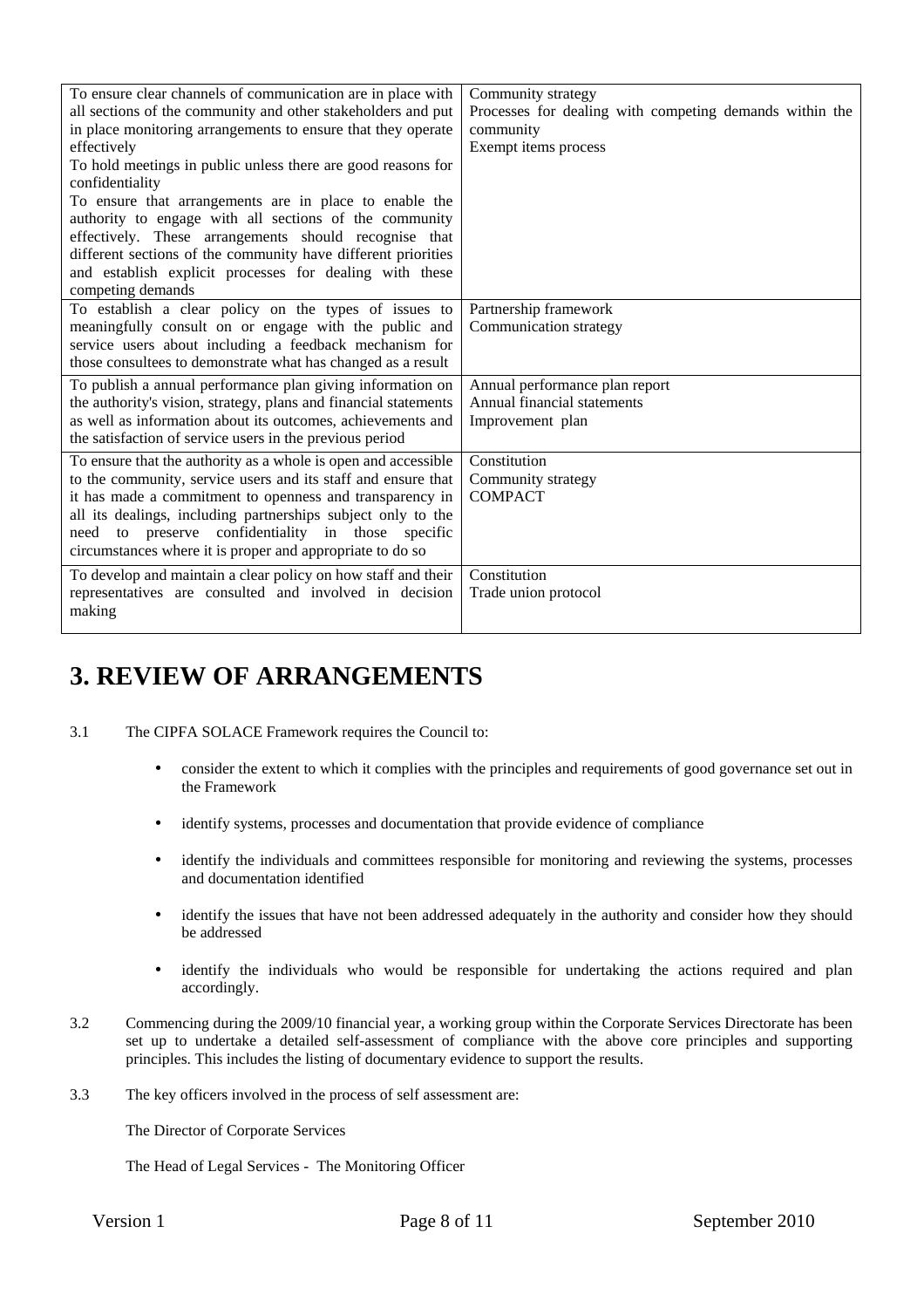The Head of Policy & Performance

The Head of Corporate Finance - Section 151 Officer

- 3.4 The Director of Corporate Services has corporate responsibility for governance including oversight of compliance with the CIPFA SOLACE Framework and the process leading to the publication of the Annual Governance Statement.
- 3.5 Any significant non-compliance issues identified in the self-assessment process will be disclosed within the Annual Governance Statement and fed into the business planning process. This means that they are subjected to systematic monitoring which in turn ensures their resolution.

## **4. ANNUAL GOVERNANCE STATEMENT**

- 4.1 Regulation 4(2) of the Accounts and Audit (Wales) Regulations 2005 requires a local authority to "conduct a review at least once in a year of the effectiveness of its system of internal control and include (in the financial statements) a Statement on Internal Control, prepared in accordance with proper practices….".
- 4.2 The new CIPFA SOLACE Framework defines proper practice for the form and content of an Annual Governance Statement (AGS), which meets the requirements of regulation 4(2) of the Accounts and Audit (Wales) Regulations 2005 in relation to the publication of a Statement on Internal Control.
- 4.3 The Council therefore publishes an AGS based on the CIPFA SOLACE model governance statement. The AGS covers all significant corporate systems, processes and controls, spanning the whole range of the Council's activities, including in particular those designed to ensure:
	- the authority's policies are put into place
	- the authority's values are met
	- laws and regulations are complied with
	- required processes are adhered to
	- financial statements and other published information are accurate and reliable
	- human, financial and other resources are managed efficiently and effectively
	- high quality services are delivered efficiently and effectively.
- 4.5 It therefore covers performance issues good governance promotes good service but poor service performance reflects a failure of governance. Consequently, approval and ownership of the AGS should be at a corporate level and should be confirmed by the most senior officer (chief executive or equivalent) and the most senior member (leader or equivalent) signing the statement on behalf of the authority.
- 4.6 The Leader and Chief Executive therefore sign the AGS on behalf of Caerphilly County Borough Council once the review and approval process has been completed. The AGS will be approved by the Audit Committee and published with the annual financial statements so that the publication timetable for the financial statements drives the AGS approval timetable.

## **5. DIRECTORATE ASSURANCE STATEMENTS**

5.1 As Section 4 above indicates, before signing the AGS the Leader and Chief Executive will seek assurances that the review and approval process has been followed. This ensures that the views of the statutory officers have been taken into account, and they have in turn sought the views of auditors (internal & external) and other inspectorates as to the adequacy and effectiveness of the Council's system of governance.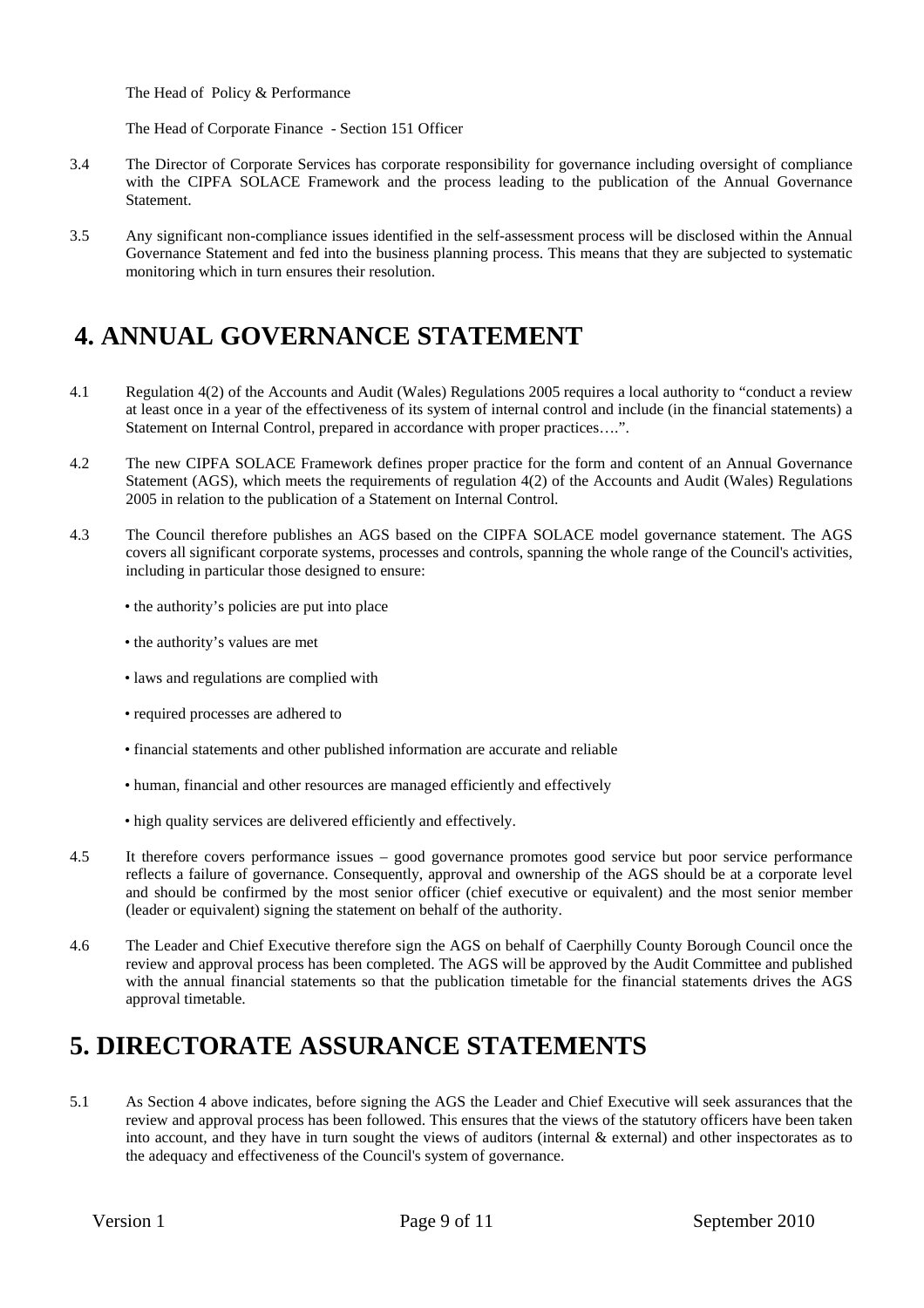- 5.2 However in reviewing and approving the AGS members will also require assurances on the effectiveness of the governance framework from managers across the Council, as it is they who are charged with embedding corporate governance systems within their directorates.
- 5.3 The Council has therefore adopted a system of Directorate Assurance Statements (Appendix 1) which are compiled on an annual basis to coincide with the production of the AGS. These require Directors to review the operation of a wide range of governance systems and procedures within their service areas and indicate whether there are any significant non-compliance issues.
- 5.4 The completed Directorate Assurance Statements are analysed to ascertain whether there are any common areas of concern, and if so, whether these constitute significant governance issues. Any significant non-compliance issues emerging will be included in the Annual Governance Statement itself.